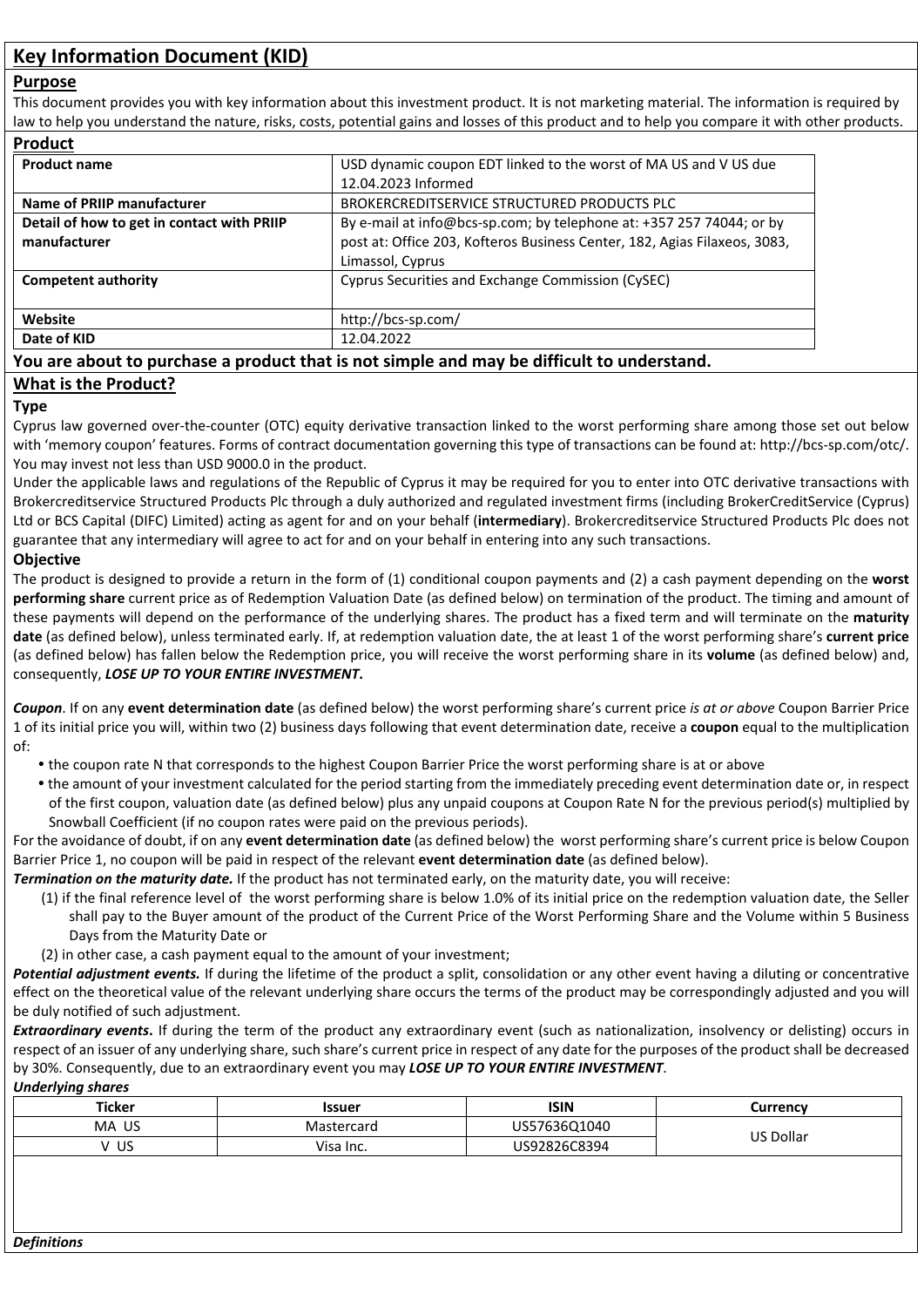| <b>Coupon Barrier Price N</b>              | For each share its initial price multiplied by Coupon Barrier N                                                                                                                          |
|--------------------------------------------|------------------------------------------------------------------------------------------------------------------------------------------------------------------------------------------|
| <b>Current price:</b>                      | The closing price of an underlying share as of an event determination date, redemption<br>valuation date or early termination valuation date                                             |
| Volume:                                    | In respect of each share - the amount of your investment divided by product of Price<br>Coefficent, and 100% of such share's initial price rounding down to the nearest whole<br>number. |
| <b>Event determination dates:</b>          | Every 12 months following the valuation date                                                                                                                                             |
| Initial price:                             | The closing price of an underlying share as of the valuation date                                                                                                                        |
| <b>Price Coefficient</b>                   | The multiplicatior of the initial price for calculation of the Volume                                                                                                                    |
| Coupon barrier 1/Annual Coupon rate 1 in % | 0.01 / 4.0                                                                                                                                                                               |
| Coupon barrier 2/Annual Coupon rate 2 in % | 1.4/4.01                                                                                                                                                                                 |
| <b>Redemption Valuation Date:</b>          | 12.04.2023                                                                                                                                                                               |
| <b>Snowball coefficient:</b>               | Multiplier for payment of coupons for previous periods, where coupons remain unpaid,<br>in cases where the conditions for such payment are met 1.0                                       |
| <b>Maturity date:</b>                      | 12.04.2023                                                                                                                                                                               |
| Valuation date:                            | 12.04.2022                                                                                                                                                                               |
| Worst performing share:                    | For a given date, the underlying share with the worst performance between the initial<br>price and the current price                                                                     |
| .                                          |                                                                                                                                                                                          |

## **Intended retail investor**

This product is intended to be offered to retail investors who fulfil all of the criteria below:

1. they have prior experience in investing in derivative products;

2. they can understand the interaction between the conditional payments under the product and the underlying shares' market performance;

3. they can afford to have their invested capital locked in for the full term of the product;

4. they can afford to lose part or all of the capital invested in the product;

5. they can understand the essence of extraordinary events, and comprehend the negative effect that such events can have on the product's financial result.

#### **What are the risks and what could I get in return? Risk indicator**



The summary risk indicator is a guide to the level of risk of this product compared to other products. It shows how likely it is that the product will lose money because of movements on the market or because we are not able to pay you. We have classified this product as 6 out of 7, which is an over aggressive risk class and rates the potential losses from product performance at a high level. This product does not include any protection from future market performance **so you could lose some or all of your investment**.

Tax regime in your residence jurisdiction may affect the product's overall return.

**Be aware of currency risk:** If the currency of your account is different to the currency of this product, you will be exposed to the risk of suffering a loss as a result of the conversion of the currency of the product into the account currency. This risk is not considered in the indicator shown above.

For detailed information about all risks relating to the product please refer to the manufacturer's website: : http://bcs-sp.com/ **Performance scenarios**

| Investment USD 10000 |                                      |                                               |
|----------------------|--------------------------------------|-----------------------------------------------|
| <b>Scenarios</b>     |                                      | Maturity, 1 year (Recommended holding period) |
| Stress scenario      | What you might get back after costs: | USD 10,400                                    |
|                      | Average return each year:            | 4.0%                                          |
| Unfavourable         | What you might get back after costs: | USD 10,400                                    |
| scenario             | Average return each year:            | 4.0%                                          |
| Moderate             | What you might get back after costs: | USD 10,400                                    |
| scenario             | Average return each year:            | 4.0%                                          |
| Favourable           | What you might get back after costs: | USD 10,400                                    |